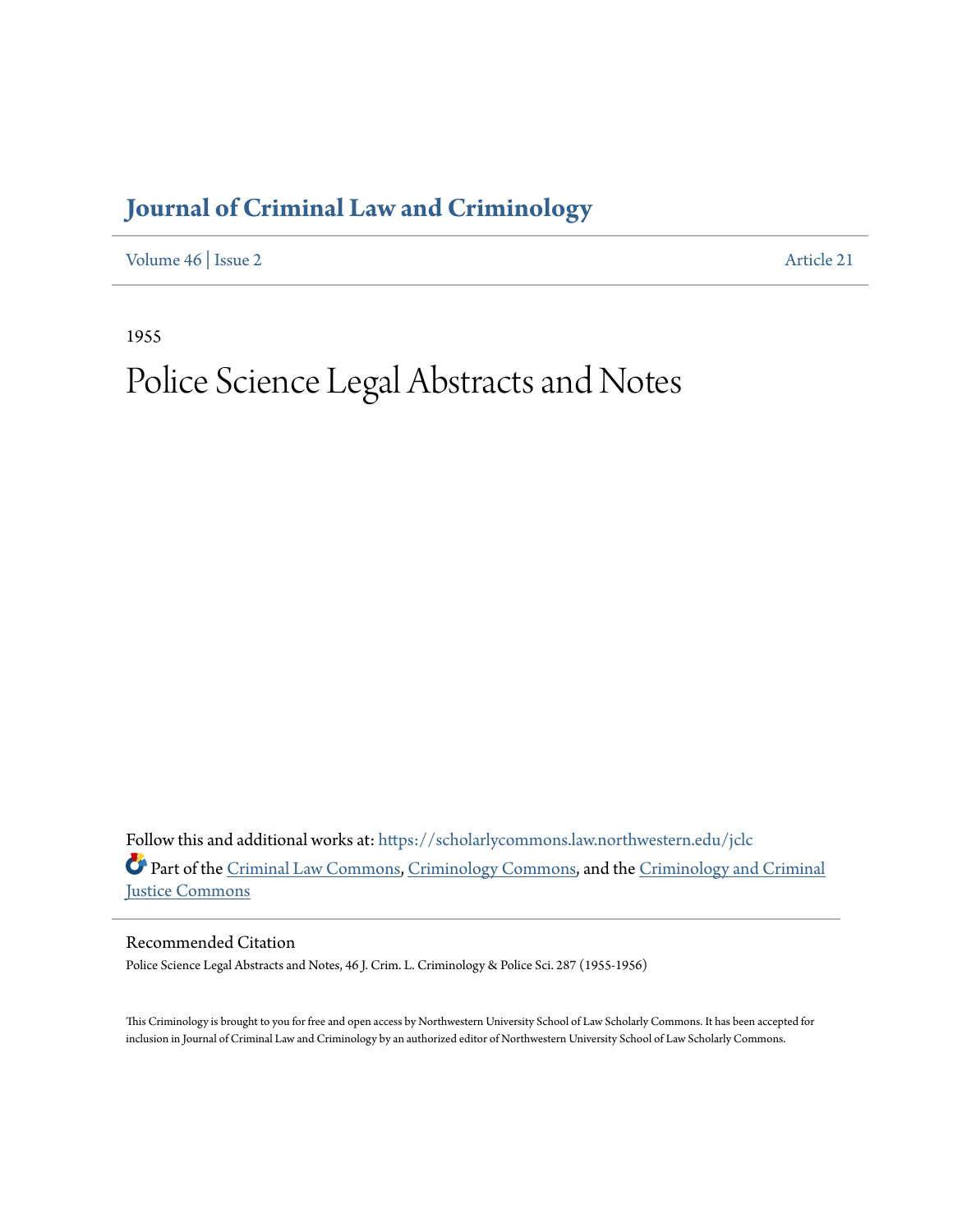## **POLICE SCIENCE LEGAL ABSTRACTS AND NOTES**

## John L. Flynn\*

Driver's License Restricted to Use "To and From School" Means Regular School Sessions Only-Defendant, a sixteen year old high school student, was convicted of a misdemeanor for driving at night from a school basketball game to his home. A statute authorized the issuance of junior operator's licenses to minors between sixteen and eighteen years of age with the provision that such license shall not entitle a licensee to operate a motor vehicle after dark unless "going to and from school". The court, in affirming, held that only formal school sessions were intended, and concluded that the exception was designed to allow driving from school in the wintertime when darkness comes in the late afternoon. *People v. Harmes,* 123 N.E. 2d 627 (N.Y. 1955).

The dissent contended that such an interpretation violated the principle that penal statutes are to be strictly construed against the state, and ignored the fact that extra-curricular activities are as much a part of the educational process as formal class instruction.

Lie-Detector Test Not a Matter of Right-The Supreme Court of Wisconsin has decided that an accused has no right to take a liedetector test. An argument that a statute providing for analysis of evidence submitted to the crime laboratory by defendants upon approval of the court bestows such a right was rejected. The court also indicated that liedetector evidence was not admissible "in any event." *State v. Perlin,* 68 **N.W.** 2d 32 (Wis. **1955).**

Use of Radar in Measuring Vehicle's Speed Not a Speed Trap-Defendant was convicted of speeding solely on the basis of radar evidence. On appeal he contended that the use of the

radar device constituted a speed trap-defined by statute as "a particular section of a highway measured as to distance and with boundaries marked, designated **or** otherwise determined in order that the speed of a vehicle may be calculated by securing the time it takes said vehicle to travel such known distance." The court, in affirming the conviction, relied on the fact that radar determines speed without reference to any particular section of the highway. *People v. Beamer,* **279 P.2d 205** (Cal. 1955). The dissent argued that the use of radar devices violates the spirit of the statute since the legislature intended that officers should patrol the highways.

Civil Service Employee Not Allowed to **En**join Civil Service Commission in an Effort to Prove Alleged Defect in Examination-According to a recent Illinois case, a person who has unsuccessfully taken a civil service examination has no right to a court injunction in an effort to prove some alleged irregularity or defect respecting the examination.

Plaintiffs, unsuccessful candidates in a civil service examination, brought an action to have the eligible register resulting from the examination declared void and to enjoin the Commissioner of the City of Chicago from certifying anyone named on the register. The court declared that a prayer for injunctive relief must provide grounds upon which a court can fix its equitable jurisdiction; the acts complained of must not only be unauthorized and injurious, but injurious to civil, personal or property rights as distinguished from rights political in nature. The court concluded that the acts of which plaintiff complained were those of public officers and as such were political in nature. Moreover, positions under civil service were held to be in the nature of public offices, political in charac-

<sup>\*</sup> Senior Law Student, Northwestern University School of Law.